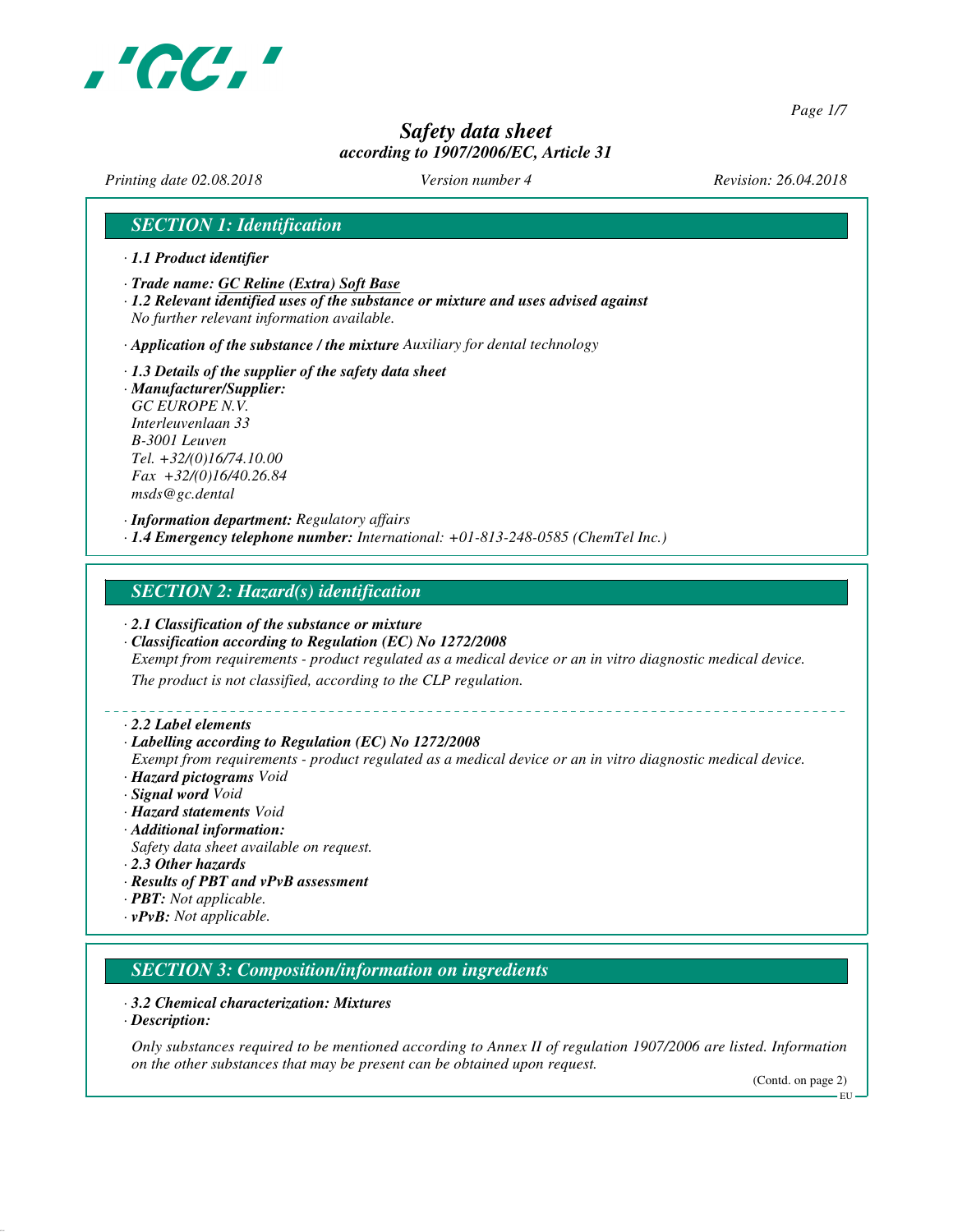*Printing date 02.08.2018 Version number 4 Revision: 26.04.2018*

(Contd. of page 1)

*5-<10%*

*Trade name: GC Reline (Extra) Soft Base*

*· Dangerous components:*

*68037-59-2 Methylhydrogen dimethylpolysiloxane*

*Skin Irrit. 2, H315; Eye Irrit. 2, H319; STOT SE 3, H335*

*· Additional information: For the wording of the listed hazard phrases refer to section 16.*

# *SECTION 4: First-aid measures*

- *· 4.1 Description of first aid measures*
- *· General information: If symptoms persist consult doctor.*
- *· After inhalation:*

*Supply fresh air. If required, provide artificial respiration. Keep patient warm. Consult doctor if symptoms persist. Take affected persons into fresh air and keep quiet.*

- *· After skin contact: If skin irritation continues, consult a doctor.*
- *· After eye contact:*
- *Rinse opened eye for several minutes under running water. If symptoms persist, consult a doctor.*
- *· After swallowing:*

*Rinse out mouth and then drink plenty of water.*

- *If symptoms persist consult doctor.*
- *· 4.2 Most important symptoms and effects, both acute and delayed No further relevant information available.*
- *· 4.3 Indication of any immediate medical attention and special treatment needed*

*No further relevant information available.*

## *SECTION 5: Fire-fighting measures*

- *· 5.1 Extinguishing media*
- *· Suitable extinguishing agents:*

*CO2, extinguishing powder or water spray. Fight larger fires with water spray or alcohol resistant foam. Use fire fighting measures that suit the environment.*

- *· For safety reasons unsuitable extinguishing agents: Water with full jet*
- *· 5.2 Special hazards arising from the substance or mixture*
- *Formation of toxic gases is possible during heating or in case of fire.*
- *· 5.3 Advice for firefighters*
- *· Protective equipment: Wear self-contained respiratory protective device.*
- *· Additional information*

*Dispose of fire debris and contaminated fire fighting water in accordance with official regulations.*

## *SECTION 6: Accidental release measures*

*· 6.1 Personal precautions, protective equipment and emergency procedures Remove persons from danger area. Wear protective clothing. · 6.2 Environmental precautions: Do not allow product to reach sewage system or any water course. Do not allow to penetrate the ground/soil. · 6.3 Methods and material for containment and cleaning up: Absorb liquid components with liquid-binding material. Dispose of the collected material according to regulations. · 6.4 Reference to other sections See Section 7 for information on safe handling.*

(Contd. on page 3)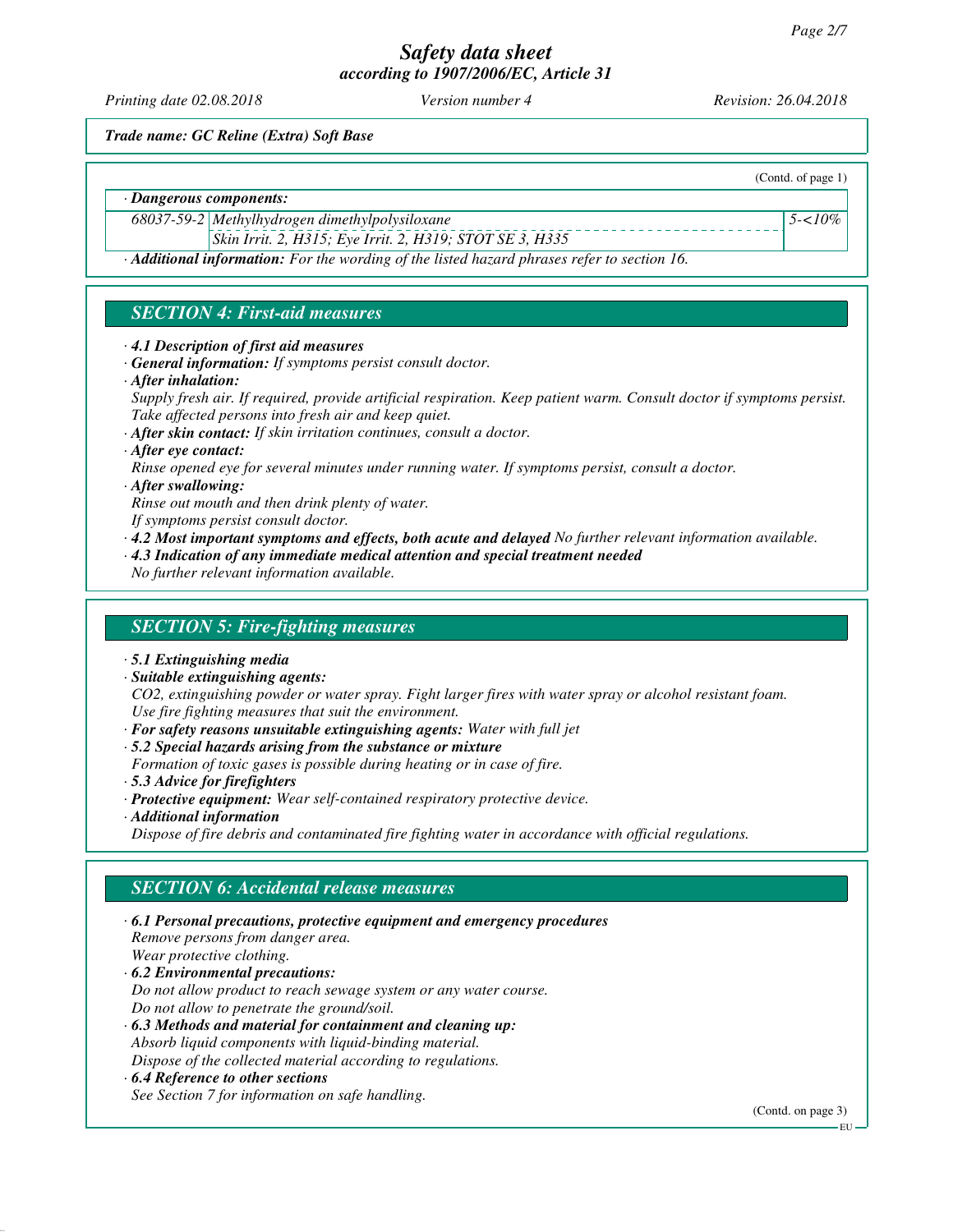*Printing date 02.08.2018 Version number 4 Revision: 26.04.2018*

(Contd. of page 2)

*Trade name: GC Reline (Extra) Soft Base*

*See Section 8 for information on personal protection equipment. See Section 13 for disposal information.*

## *SECTION 7: Handling and storage*

- *· 7.1 Precautions for safe handling No special precautions are necessary if used correctly.*
- *· Information about protection against explosions and fires: No special measures required.*
- *· 7.2 Conditions for safe storage, including any incompatibilities*
- *· Storage:*
- *· Requirements to be met by storerooms and receptacles: Store only in unopened original receptacles.*
- *· Information about storage in one common storage facility: Store away from foodstuffs.*
- *· Further information about storage conditions: None.*
- *· 7.3 Specific end use(s) No further relevant information available.*

## *SECTION 8: Exposure controls/personal protection*

*· Additional information about design of technical systems: No further data; see item 7.*

- *· 8.1 Control parameters*
- *· Components with limit values that require monitoring at the workplace:*
- *The product does not contain any relevant quantities of materials with critical values that have to be monitored at the workplace.*

*· Additional information: The lists that were valid during the creation were used as basis.*

- *· 8.2 Exposure controls*
- *· Personal protective equipment:*
- *· General protective and hygienic measures:*

*The usual precautionary measures for handling chemicals should be followed. Wash hands before breaks and at the end of work.*

- *· Breathing equipment: Suitable respiratory protective device recommended.*
- *· Protection of hands: Protective gloves*
- *· Material of gloves*

*The selection of the suitable gloves does not only depend on the material, but also on further marks of quality and varies from manufacturer to manufacturer. As the product is a preparation of several substances, the resistance of the glove material can not be calculated in advance and has therefore to be checked prior to the application.*

*· Penetration time of glove material*

*The exact break through time has to be found out by the manufacturer of the protective gloves and has to be observed.*

*· Eye protection: Safety glasses*

| $\cdot$ 9.1 Information on basic physical and chemical properties<br><b>General Information</b> |                               |  |  |
|-------------------------------------------------------------------------------------------------|-------------------------------|--|--|
| $\cdot$ Appearance:                                                                             |                               |  |  |
| Form:                                                                                           | Pasty                         |  |  |
| Color:                                                                                          | Pink                          |  |  |
| $\cdot$ Odor:                                                                                   | <i><u><b>Odorless</b></u></i> |  |  |
| Odor threshold:                                                                                 | Not determined.               |  |  |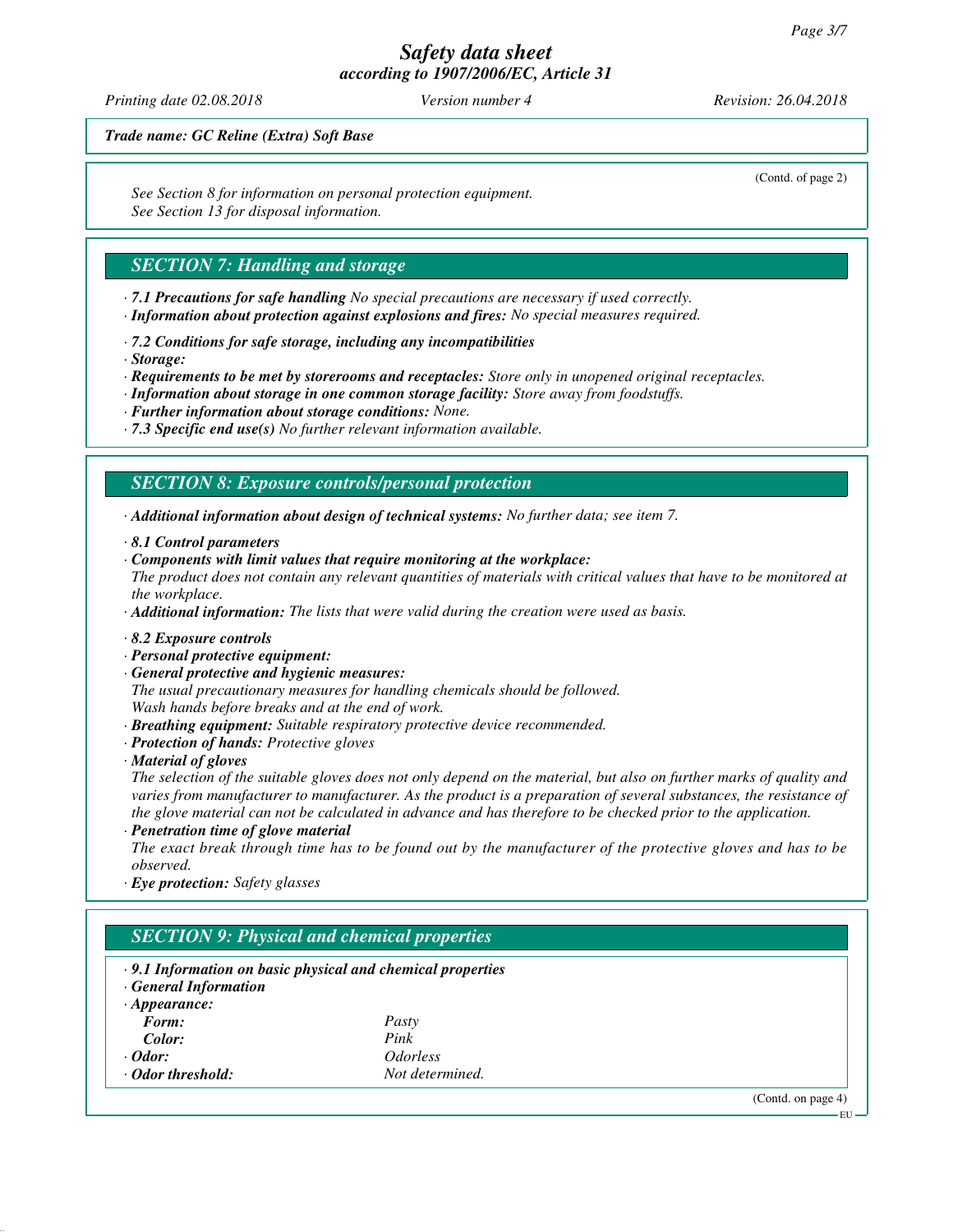*Printing date 02.08.2018 Version number 4 Revision: 26.04.2018*

*Trade name: GC Reline (Extra) Soft Base*

|                                                            |                                               | (Contd. of page 3) |
|------------------------------------------------------------|-----------------------------------------------|--------------------|
| $\cdot$ pH-value:                                          | Not determined.                               |                    |
| Change in condition                                        |                                               |                    |
| <b>Melting point/Melting range:</b>                        | Undetermined.                                 |                    |
| <b>Boiling point/Boiling range:</b>                        | Undetermined.                                 |                    |
| · Flash point:                                             | Not applicable.                               |                    |
| · Flammability (solid, gaseous):                           | Not applicable.                               |                    |
| · Ignition temperature:                                    | Undetermined.                                 |                    |
| $\cdot$ Decomposition temperature:                         | Not determined.                               |                    |
| · Auto igniting:                                           | Product is not selfigniting.                  |                    |
| · Danger of explosion:                                     | Product does not present an explosion hazard. |                    |
| · Explosion limits:                                        |                                               |                    |
| Lower:                                                     | Not determined.                               |                    |
| <b>Upper:</b>                                              | Not determined.                               |                    |
| · Vapor pressure:                                          | Not determined.                               |                    |
| $\cdot$ Density:                                           | Not determined.                               |                    |
| · Relative density                                         | Not determined.                               |                    |
| · Vapor density                                            | Not determined.                               |                    |
| $\cdot$ Evaporation rate                                   | Not determined.                               |                    |
| · Solubility in / Miscibility with                         |                                               |                    |
| Water:                                                     | <i>Insoluble.</i>                             |                    |
| · Partition coefficient (n-octanol/water): Not determined. |                                               |                    |
| · Viscosity:                                               |                                               |                    |
| Dynamic:                                                   | Not determined.                               |                    |
| Kinematic:                                                 | Not determined.                               |                    |
| · Solvent content:                                         |                                               |                    |
| $VOC$ (EC)                                                 | $0.0 \text{ g/l}$                             |                    |
| .9.2 Other information                                     | No further relevant information available.    |                    |

# *SECTION 10: Stability and reactivity*

*· 10.1 Reactivity No further relevant information available.*

*· 10.2 Chemical stability*

- *· Thermal decomposition / conditions to be avoided: No decomposition if used according to specifications.*
- *· 10.3 Possibility of hazardous reactions No dangerous reactions known.*
- *· 10.4 Conditions to avoid No further relevant information available.*
- *· 10.5 Incompatible materials: No further relevant information available.*
- *· 10.6 Hazardous decomposition products: No dangerous decomposition products known.*

### *SECTION 11: Toxicological information*

*· 11.1 Information on toxicological effects*

*· Acute toxicity: Based on available data, the classification criteria are not met.*

*· LD/LC50 values that are relevant for classification: No further relevant information available.*

(Contd. on page 5)

EU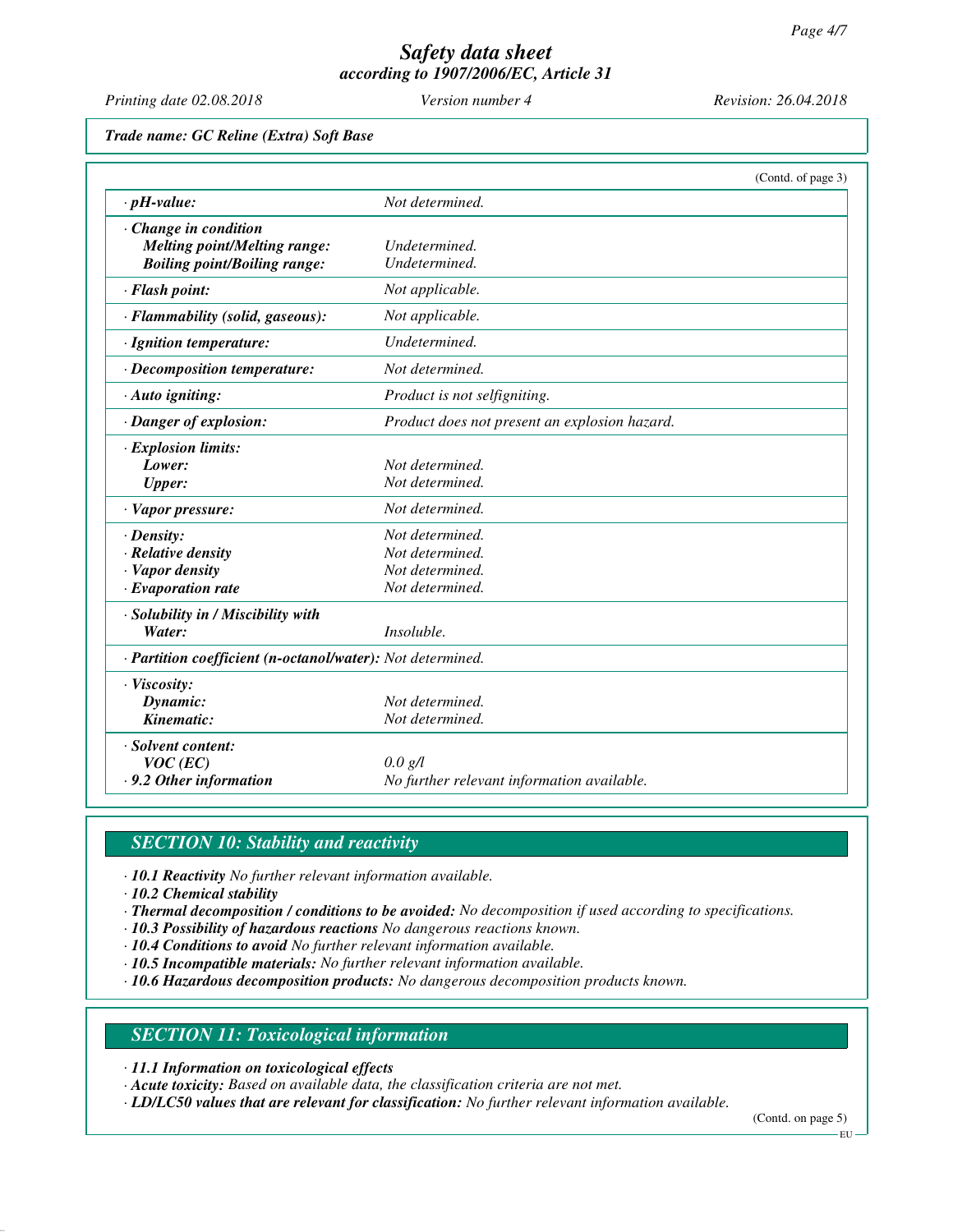*Printing date 02.08.2018 Version number 4 Revision: 26.04.2018*

(Contd. of page 4)

*Trade name: GC Reline (Extra) Soft Base*

*· Primary irritant effect:*

- *· on the skin: Based on available data, the classification criteria are not met.*
- *· on the eye: Based on available data, the classification criteria are not met.*
- *· Sensitization: Based on available data, the classification criteria are not met.*
- *· Additional toxicological information:*

### *· OSHA-Ca (Occupational Safety & Health Administration)*

*None of the ingredients is listed.*

- *· Repeated dose toxicity No further relevant information available.*
- *· CMR effects (carcinogenity, mutagenicity and toxicity for reproduction)*
- *· Germ cell mutagenicity Based on available data, the classification criteria are not met.*
- *· Carcinogenicity Based on available data, the classification criteria are not met.*
- *· Reproductive toxicity Based on available data, the classification criteria are not met.*
- *· STOT-single exposure Based on available data, the classification criteria are not met.*
- *· STOT-repeated exposure Based on available data, the classification criteria are not met.*
- *· Aspiration hazard Based on available data, the classification criteria are not met.*

# *SECTION 12: Ecological information*

*· 12.1 Toxicity*

- *· Aquatic toxicity: No further relevant information available.*
- *· 12.2 Persistence and degradability No further relevant information available.*
- *· 12.3 Bioaccumulative potential No further relevant information available.*
- *· 12.4 Mobility in soil No further relevant information available.*
- *· Additional ecological information:*
- *· General notes:*
- *Water hazard class 1 (Self-assessment): slightly hazardous for water*

*Do not allow undiluted product or large quantities of it to reach ground water, water course or sewage system.*

- *· 12.5 Results of PBT and vPvB assessment*
- *· PBT: Not applicable.*
- *· vPvB: Not applicable.*
- *· 12.6 Other adverse effects No further relevant information available.*

## *SECTION 13: Disposal considerations*

#### *· 13.1 Waste treatment methods*

*· Recommendation:*

*Must not be disposed of together with household garbage. Do not allow product to reach sewage system.*

| · European waste catalogue |
|----------------------------|
|----------------------------|

| 18 00 00   WASTES FROM HUMAN OR ANIMAL HEALTH CARE AND/OR RELATED RESEARCH (except       |
|------------------------------------------------------------------------------------------|
| $\vert$ kitchen and restaurant wastes not arising from immediate health care)            |
| $180100$ wastes from natal care, diagnosis, treatment or prevention of disease in humans |

18 01 06\* chemicals consisting of or containing hazardous substances

*· Uncleaned packagings:*

*· Recommendation: Disposal must be made according to official regulations.*

(Contd. on page 6)

EU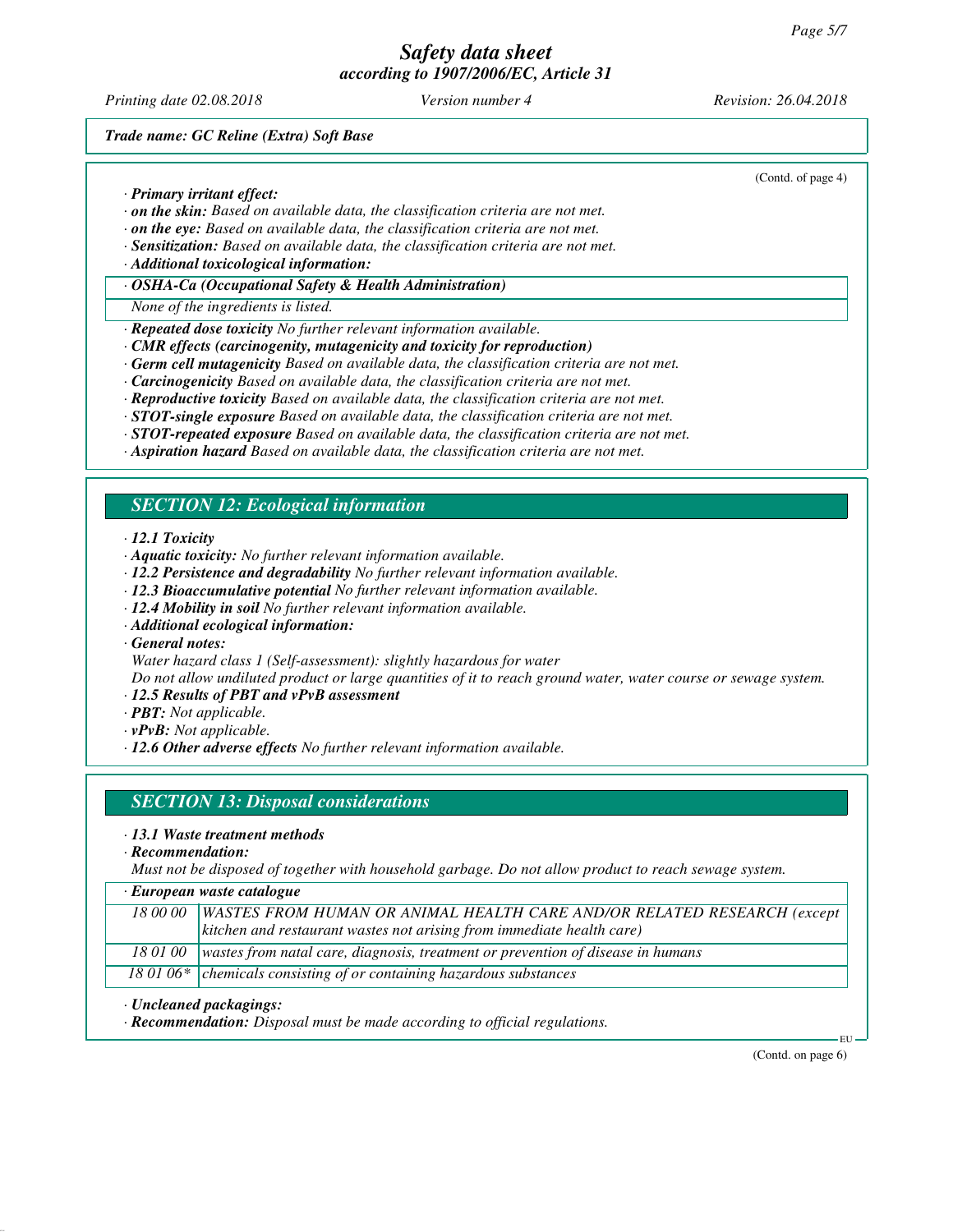*Printing date 02.08.2018 Version number 4 Revision: 26.04.2018*

*Trade name: GC Reline (Extra) Soft Base*

(Contd. of page 5)

| <b>SECTION 14: Transport information</b>                                                       |                 |  |
|------------------------------------------------------------------------------------------------|-----------------|--|
| $\cdot$ 14.1 UN-Number<br>ADR, ADN, IMDG, IATA                                                 | not regulated   |  |
| $\cdot$ 14.2 UN proper shipping name<br>· ADR, ADN, IMDG, IATA                                 | not regulated   |  |
| $\cdot$ 14.3 Transport hazard class(es)                                                        |                 |  |
| · ADR, ADN, IMDG, IATA<br>· Class                                                              | not regulated   |  |
| $\cdot$ 14.4 Packing group<br>· ADR, IMDG, IATA                                                | not regulated   |  |
| $\cdot$ 14.5 Environmental hazards:<br>$\cdot$ Marine pollutant:                               | No              |  |
| $\cdot$ 14.6 Special precautions for user                                                      | Not applicable. |  |
| $\cdot$ 14.7 Transport in bulk according to Annex II of<br><b>MARPOL73/78 and the IBC Code</b> | Not applicable. |  |
| · UN "Model Regulation":                                                                       | not regulated   |  |

### *SECTION 15: Regulatory information*

*· 15.1 Safety, health and environmental regulations/legislation specific for the substance or mixture · Sara*

*· Section 355 (extremely hazardous substances):*

*None of the ingredient is listed.*

*· Section 313 (Specific toxic chemical listings):*

*None of the ingredients is listed.*

*· Proposition 65*

*· Chemicals known to cause cancer:*

*None of the ingredients is listed.*

*· Chemicals known to cause reproductive toxicity for females:*

*None of the ingredients is listed.*

*· Chemicals known to cause reproductive toxicity for males:*

*None of the ingredients is listed.*

*· Chemicals known to cause developmental toxicity:*

*None of the ingredients is listed.*

*· Carcinogenic categories*

*· EPA (Environmental Protection Agency)*

*None of the ingredients is listed.*

*· TLV (Threshold Limit Value established by ACGIH)*

*1309-37-1 Iron(III)oxide A4*

*· MAK (German Maximum Workplace Concentration)*

*None of the ingredients is listed.*

(Contd. on page 7)

EU